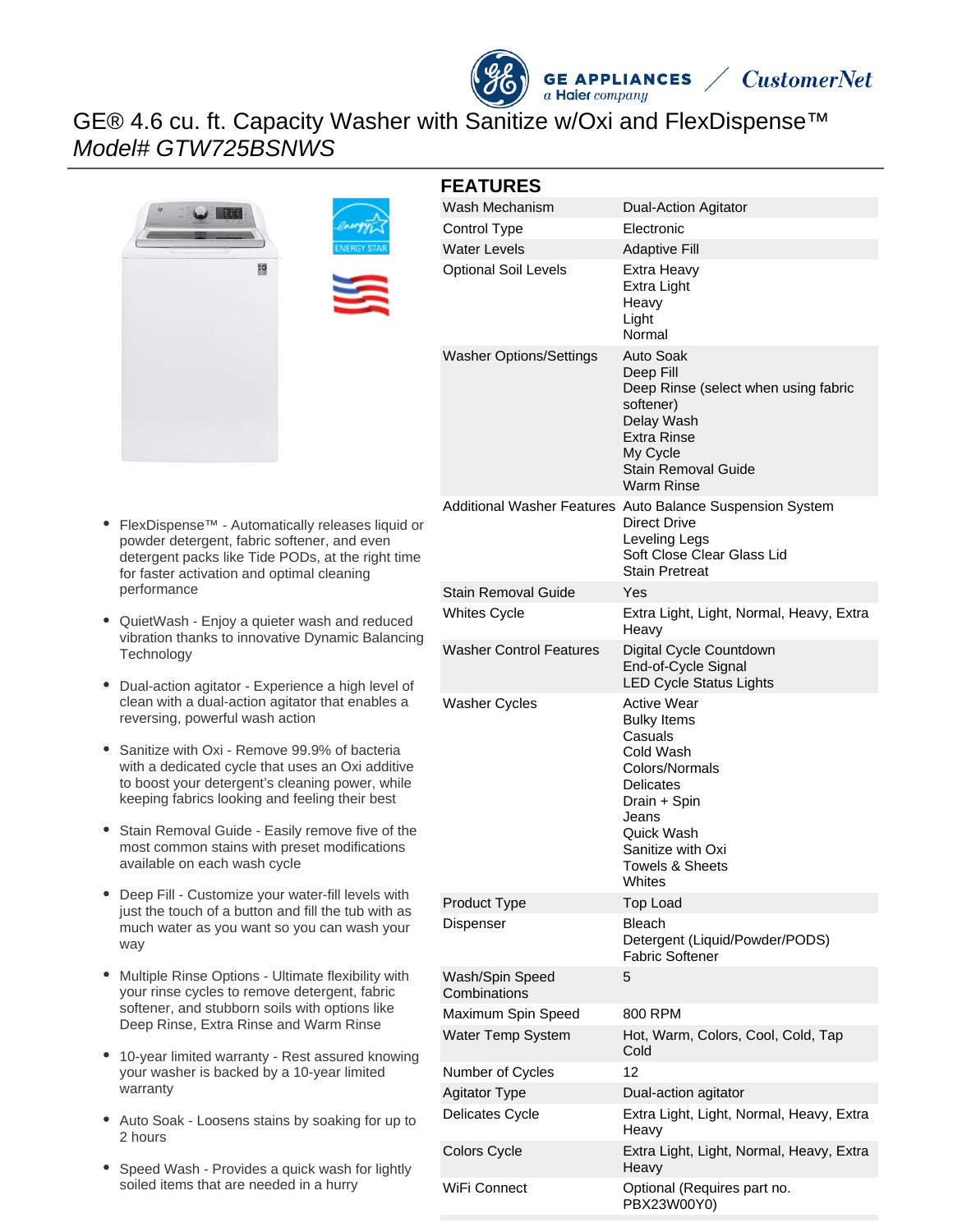- Automatic Dispensing Provides total dosing flexibility for liquid detergent, powder detergent, detergent packs, softener, and bleach by dispensing at the right time for the best results
- Wash Cycles Offers 12 unique wash cycles to provide an ultimate clean for any load

|                               | Wash/Rinse Temperatures 6 + Automatic Temperature Control     |
|-------------------------------|---------------------------------------------------------------|
| <b>Connected Capabilities</b> | Amazon Alexa<br><b>IFTTT</b><br>Sonos<br>The Google Assistant |
| Style                         | Top-Load High-Efficiency                                      |
|                               |                                                               |

Have more questions? Please contact 1-800-626-2000